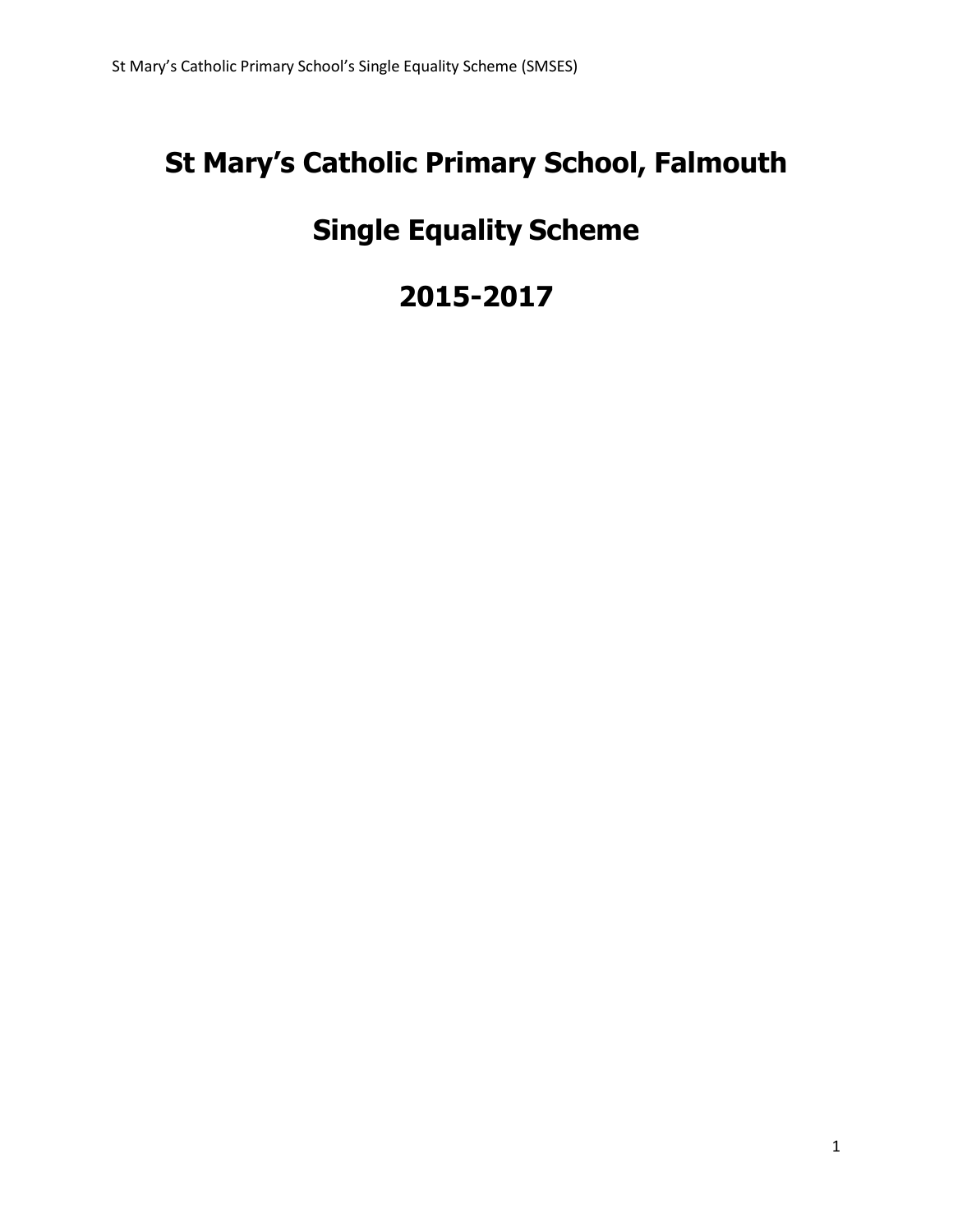

# **"I am the way, the truth and the life."**

(John 14:6)

St Mary's is a Catholic Primary School.

We place our children at the heart of all we do,

inspired by the love, life and teachings of Jesus

and the Catholic Christian Church.

**The beliefs and intent of our Mission Statement govern our understanding that we are all equal in the eyes of God and that with Jesus as our model we shall treat all equally.**

# **Our Vision and Aims for Equality and Diversity**

At St Mary's School we acknowledge that the society within which we live is enriched by diversity. We strive to ensure that the culture and ethos of the school reflects the diversity of all members of the school community, where everyone is equally valued and treats one another with respect and fairness. Pupils are provided with the opportunity to experience, understand and celebrate diversity. We will work towards eliminating all discrimination, on the grounds of race, gender, disability**,** age, religion and belief. We believe that all pupils, employees, stakeholders and members of our local and global community should be treated with dignity and respect at all times and we will not tolerate bullying, harassment or victimisation of any groups or individuals.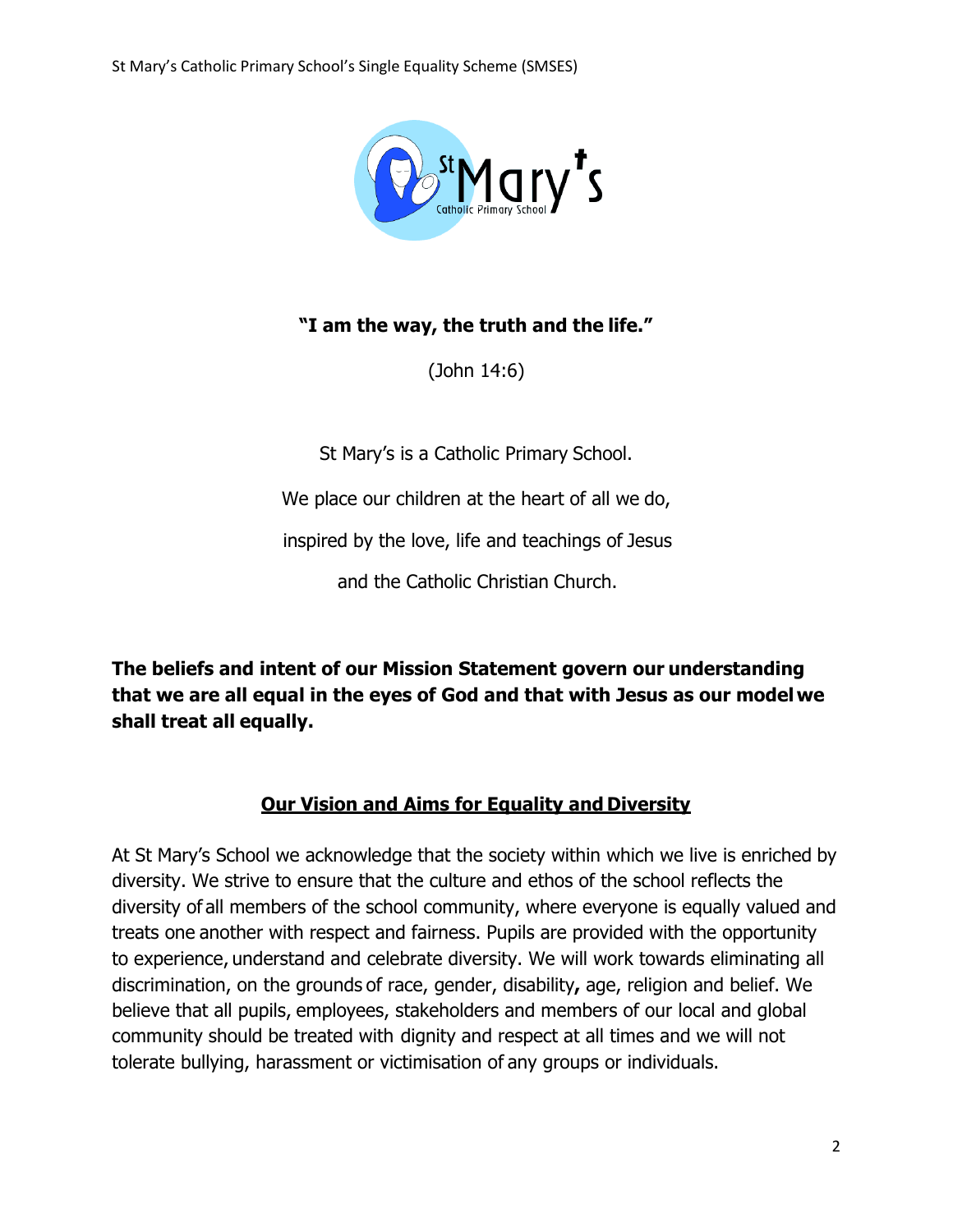# **Contents**

- **1. Introduction**
- **2. School profile and values**
- **3. The Race Duty and Community Cohesion**
- **4. The Disability Equality Duties**
- **5. The Gender Equality Duties**
- **6. Religion and Belief**
- **7. Sexual Orientation**
- **8. Age**
- **9. Anti – bullying and Discriminatory Policy Framework**
- **10. Employment Practices**
- **11. Equality Impact Needs Assessments**
- **12. Consultation and Information**
- **13. Equality Scheme Objectives**
- **14. Roles and Responsibilities**
- **15. Contracting and Procurement**
- **16. Action Plan**
- **17. Reporting and reviewing the scheme**
- **18. Publication**
- **19. Complaints**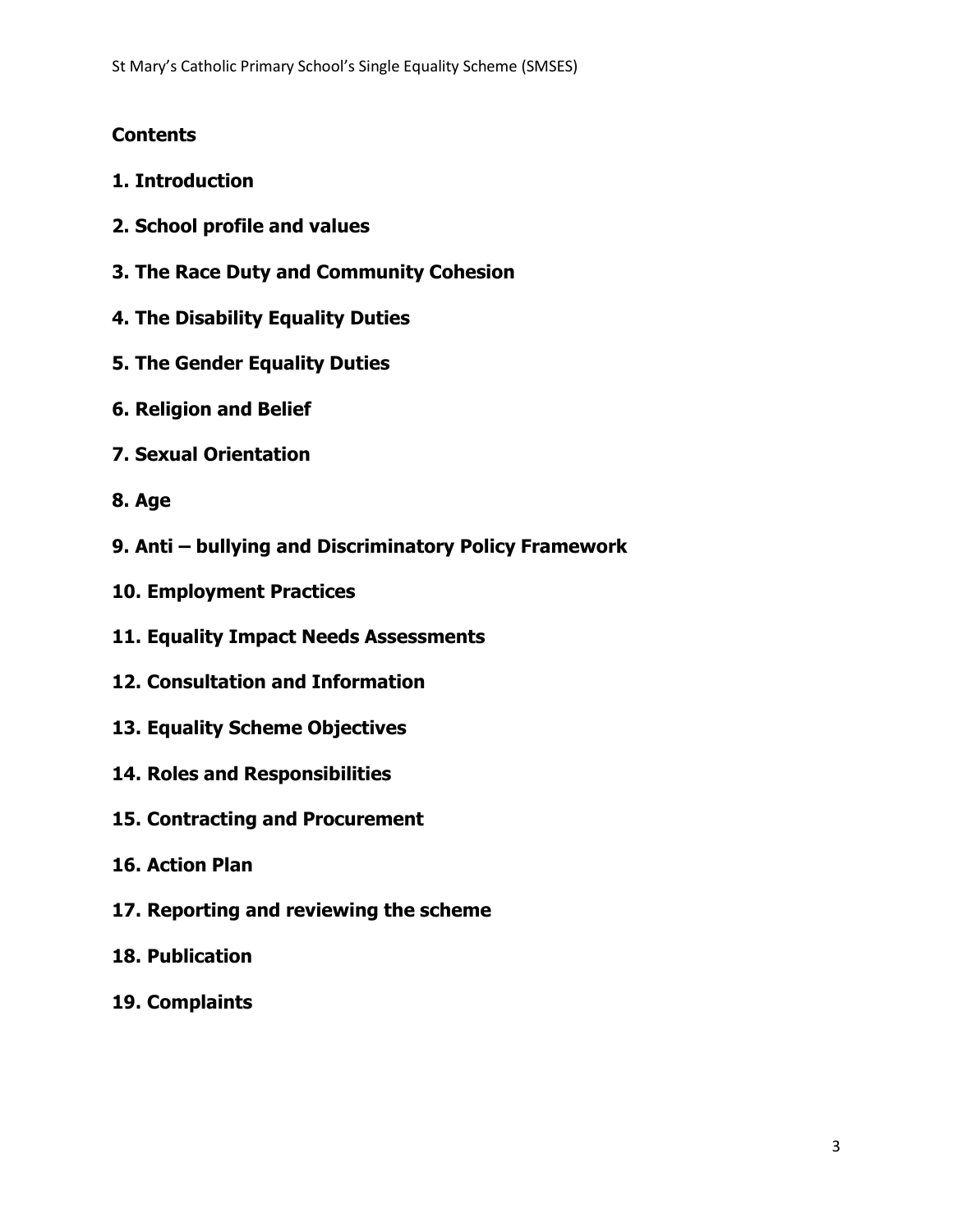# **Forward**

The success of St Mary's Catholic Primary School's Single Equality Scheme will require ownership by Governors, senior leaders, all staff, pupils, parents, school partners and the wider school community. It has been created after consultation with all stakeholders and in collaboration with the Local Authority Equality & Diversity Team.

St Mary's Single Equality Scheme (SMSES) serves essentially two purposes:

- 1. To set out a school's overall commitment to equality and diversity in one central document. The SMSES therefore contains:
- St Mary's approach to all seven Equality Strands: race, religion and belief, sexual orientation, disability, gender (including gender reassignment), and pregnancy and maternity
- How St Mary's School will manage, plan and include its equality and diversity policy within its day to day work.
- 2. To act as the 'umbrella' document for both our statutory and non-statutory equality schemes.

The SMSES will help us to ensure that we are more focused on the outcomes that matter to the community and people who use our services; and that our services are more accessible and are delivered effectively.

The SMSES incorporates, for the first time, information, issues and potential areas for action in relation to sexual orientation, age and religion/belief, pregnancy and maternity and gender reassignment. While there is no legal requirement to develop 'schemes' in these areas, broadening the approach to all seven recognised equality strands illustrates our commitment to ensuring equality for all.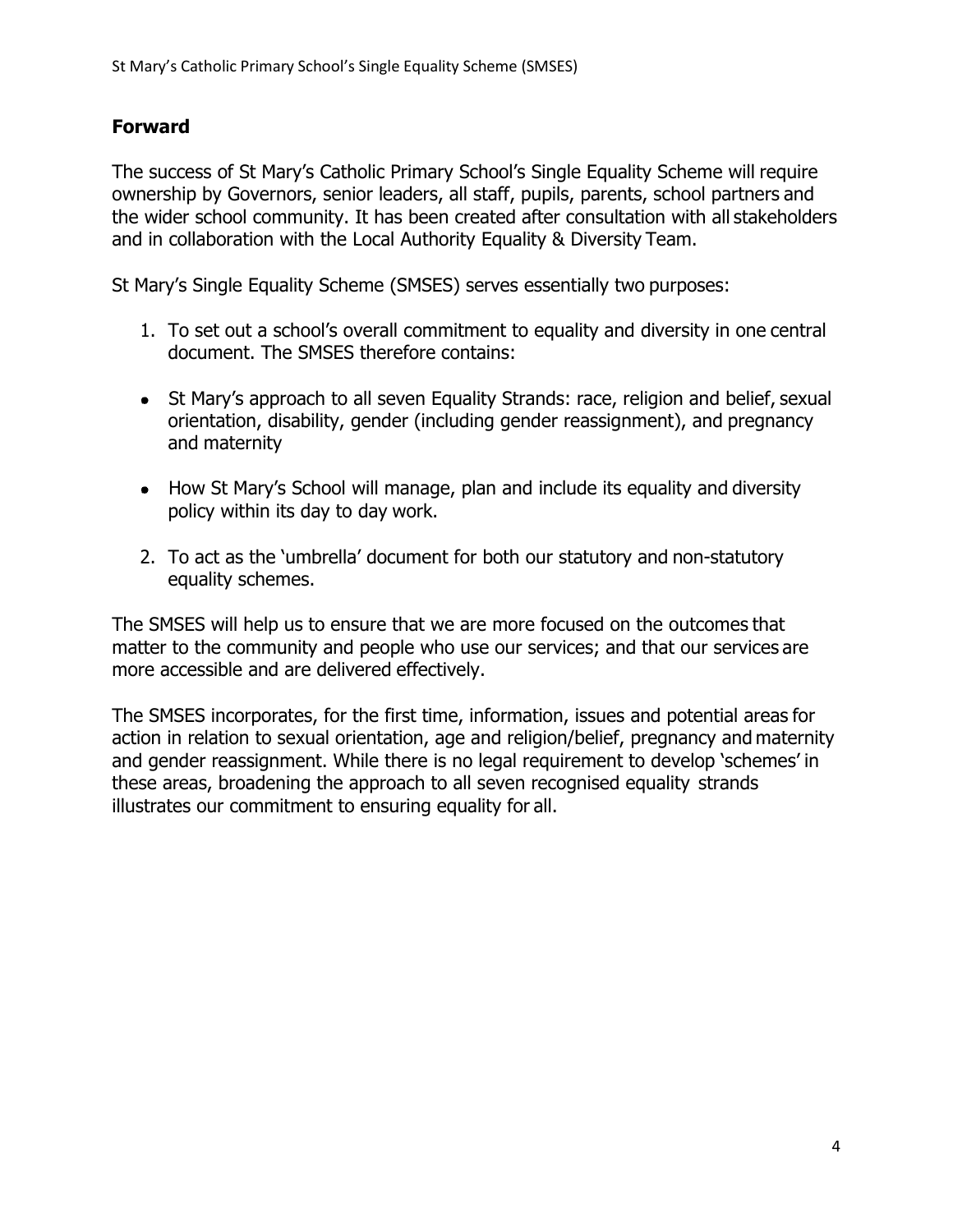# **1. Introduction**

This is our first Single Equality Scheme. Through it, the existing work we have carried out over many years to address the specific needs of individuals and groups of children, young people, parents, staff and other users of St Mary's School. will be developed and enhanced.

This scheme will be monitored and delivered through the Governors' role plus school improvement and self evaluation processes.

We will ensure that every pupil irrespective of their needs is able to achieve high standards and that strategies are in place to tackle under–achievement. We will ensure that every pupil has access to the necessary support required to enable them to achieve their highest potential. We will ensure that our procedures for disciplining pupils and managing behaviour are fair, effective and equitable.

Our intention is to ensure that the adults working or volunteering at St Mary's School include as much as possible a balanced gender mix, appropriate representation of diverse ethnic groups and disabled people. We believe that this will provide good role models for pupils from all backgrounds.

We will involve pupils, staff, parents, carers, governors and all other stakeholders in the development of our Single Equality Scheme. All stakeholders need to be involved from the very start and their involvement will inform the preparation, development, publication, review and reporting of the Scheme. The aim is to ensure that we meet the needs of all people.

Our vision:

- For every pupil to know they are unique and feel valued for who they are, so they can grow and flourish into confident, successful adults
- For every pupil to have no barriers to opportunity, achievement, success or enjoyment
- For all our families to feel valued and their diversity recognised and celebrated
- That our wider community benefits from the work of the school, building on the values of community cohesion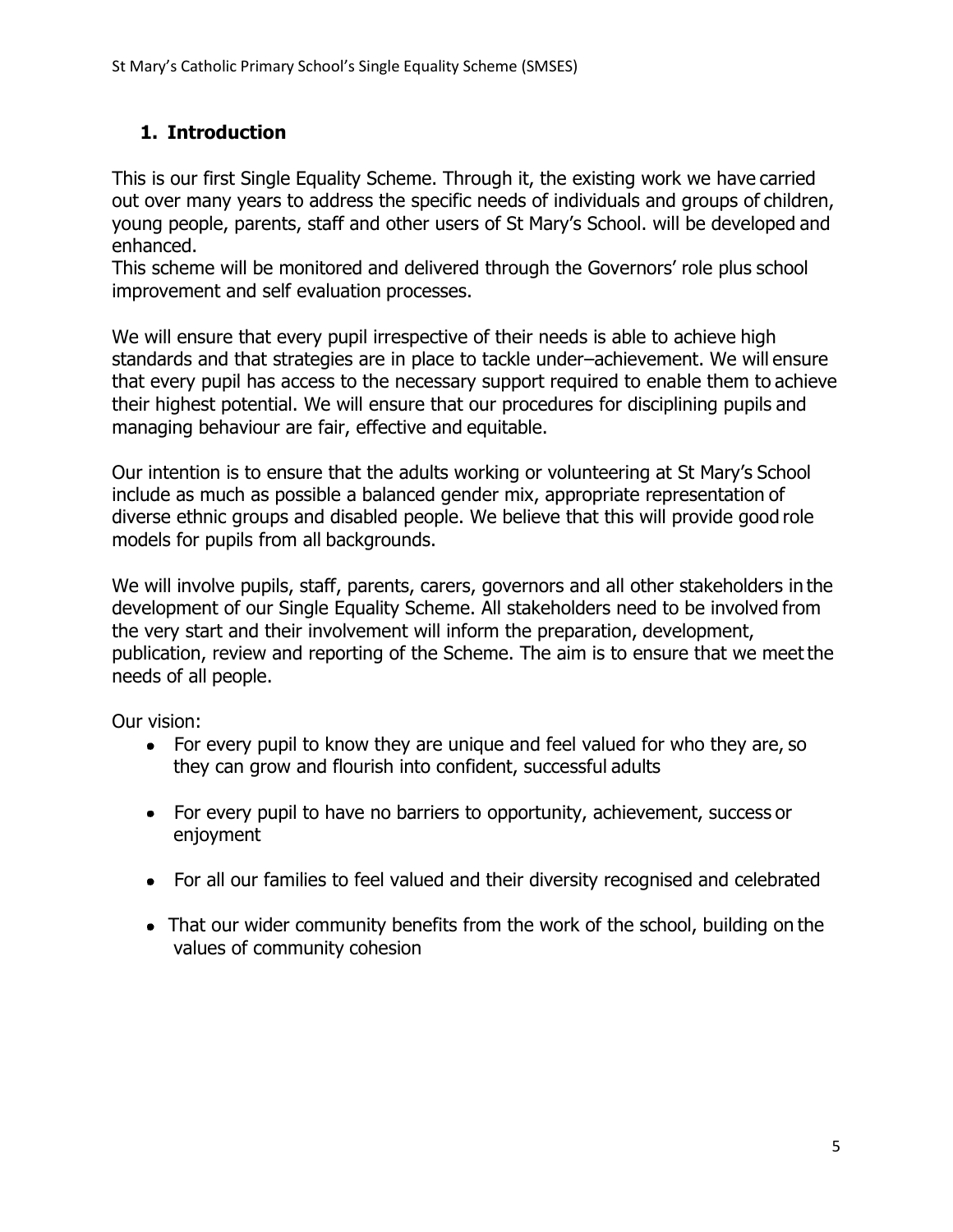# **Section 2 - School profile and values**

St Mary's Catholic Primary School is a popular, oversubscribed school that is part of the CAST Multi-Academy Trust and situated in Falmouth. We were recognised as Outstanding by Ofsted in June 2009 with 33 areas of outstanding practice throughout the school. It is our Mission to ensure that all our young people achieve their best and participate fully in the life of the school. Our community comes from the surrounding urban conurbations, Penryn, Mabe, and St. Keverne. Only a small percentage of children come from ethnic minority communities.

The profile of our current pupils, staffing and Governors (July 2015) is represented in the table below:

|                             | <b>Total</b>   | Male             | Female         | Ethnicity                 |                 | <b>Disability</b> |
|-----------------------------|----------------|------------------|----------------|---------------------------|-----------------|-------------------|
| <b>Pupils</b>               | 220            | 108              | 112            | Any other mixed           | $\overline{4}$  |                   |
|                             |                |                  |                | background                |                 |                   |
|                             |                |                  |                | White & Black             | $\overline{2}$  |                   |
|                             |                |                  |                | Caribbean                 |                 |                   |
|                             |                |                  |                | Refused                   | $\mathbf 0$     |                   |
|                             |                |                  |                | <b>White Cornish</b>      | 127             |                   |
|                             |                |                  |                | White Irish               | $\overline{4}$  |                   |
|                             |                |                  |                | Any other White           | 10              |                   |
|                             |                |                  |                | Background                |                 |                   |
|                             |                |                  |                | Other White British       | $\overline{70}$ |                   |
|                             |                |                  |                | Asian                     | $\mathbf{1}$    |                   |
|                             |                |                  |                | Not Known                 | $\overline{2}$  |                   |
| Religious/Belief            |                |                  |                |                           |                 |                   |
| 74<br>Catholic              |                |                  |                |                           |                 |                   |
|                             |                |                  |                | Christian                 | 79              |                   |
| 44<br>No Religion           |                |                  |                |                           |                 |                   |
| Refused<br>11               |                |                  |                |                           |                 |                   |
| Methodist<br>$\overline{4}$ |                |                  |                |                           |                 |                   |
| $\overline{3}$<br>Anglican  |                |                  |                |                           |                 |                   |
|                             |                |                  |                | Hindu                     | $\overline{1}$  |                   |
|                             |                |                  |                | Other                     | $\overline{4}$  |                   |
|                             |                |                  |                | <b>Eligibility of FSM</b> | $\overline{6}$  |                   |
|                             |                |                  |                | FSM Ever 6                | 25              |                   |
|                             |                |                  |                | Service Children          | $\overline{6}$  |                   |
|                             |                |                  |                | <b>SEND</b>               | 14              |                   |
| <b>Teaching Staff</b>       | 9              | $\mathbf 1$      | 8              |                           |                 |                   |
| <b>Support Staff</b>        | $\overline{7}$ | $\boldsymbol{0}$ | $\overline{7}$ |                           |                 |                   |
| Governors                   | 10             | $\overline{5}$   | $\overline{5}$ |                           |                 |                   |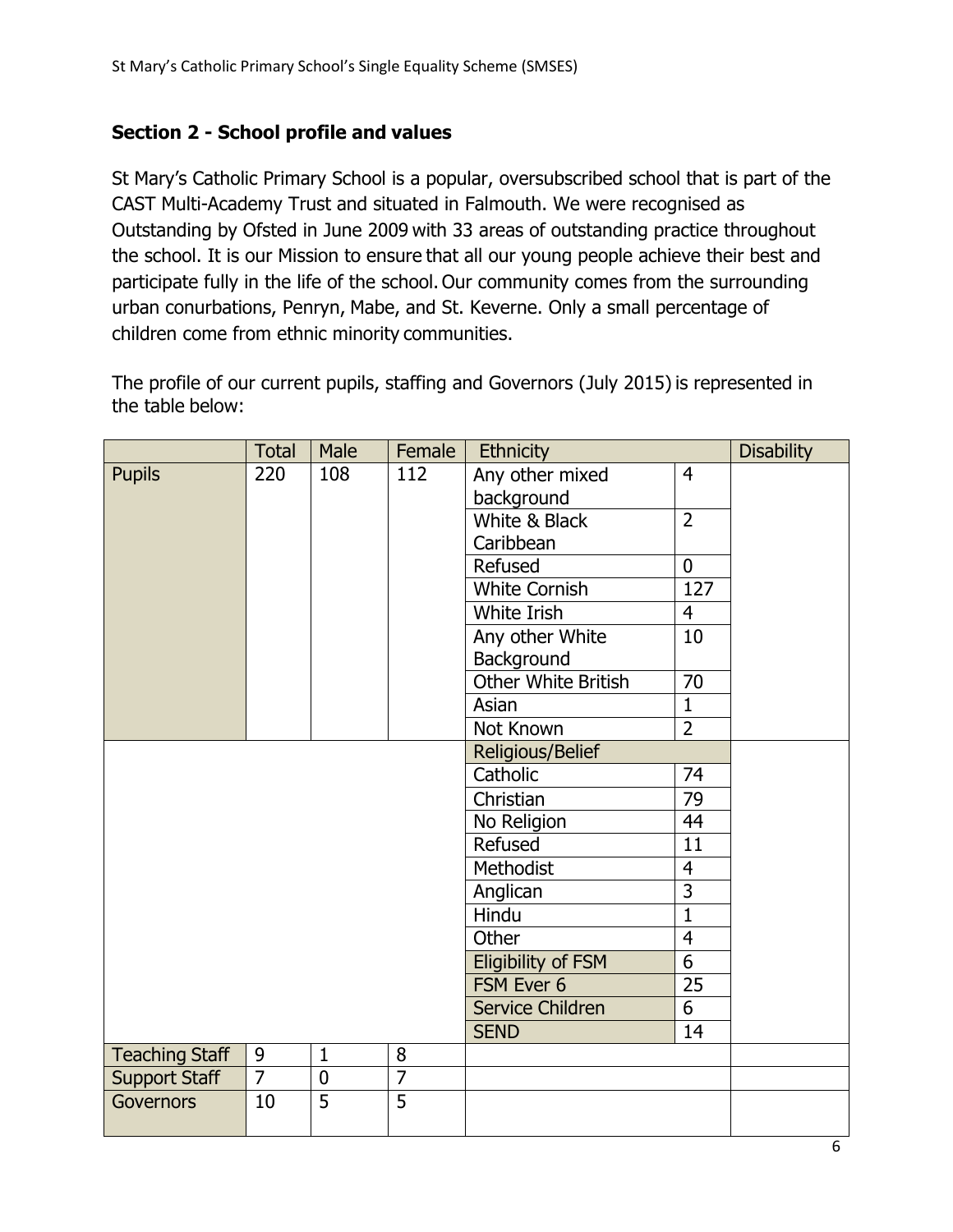The context of St Mary's School reflects the make-up of the wider community to which we belong.

St Mary's School is committed to:

- Tackling discrimination of all kinds.
- Positively promoting equality for all, including equality of opportunity.
- Creating good relationships with all groups it serves.

# **Roles and responsibilities, commitment and accountability**

The SMSES will mainstream equality issues by:

- Integrating equality issues into all our key policies and performance management framework, curriculum and the general life of the school.
- Ensuring that St Mary's short, medium and long term planning contributes toward this scheme.
- Ensuring that arrangements are in place to monitor and report on our progress against our action plans as well as our progress on integrating equality issues e.g. annually reporting to the governing body.
- Ensuring that we engage effectively with stakeholders and local communities in delivering and monitoring the scheme.

## **Section 3 - The Race Duty and Community Cohesion**

#### **Race**

St Mary's recognises that Black, Asian and Minority Ethnic people experience discrimination on the basis of colour, race, nationality, religion and ethnic origin. This discrimination manifests itself in all areas of their lives such as housing, employment, education and access to services. Racial harassment and violence is one of the most serious consequences of racism, damaging people emotionally and physically and limiting life choices and opportunities.

St Mary's will take all necessary measures to prevent and tackle racial harassment and assist Black and Minority Ethnic people to live in freedom from harassment and to feel safe as they enjoy and achieve throughout their education.

St Mary's is committed to working for the equality of all ethnic groups and the Governing Body understands its accountability.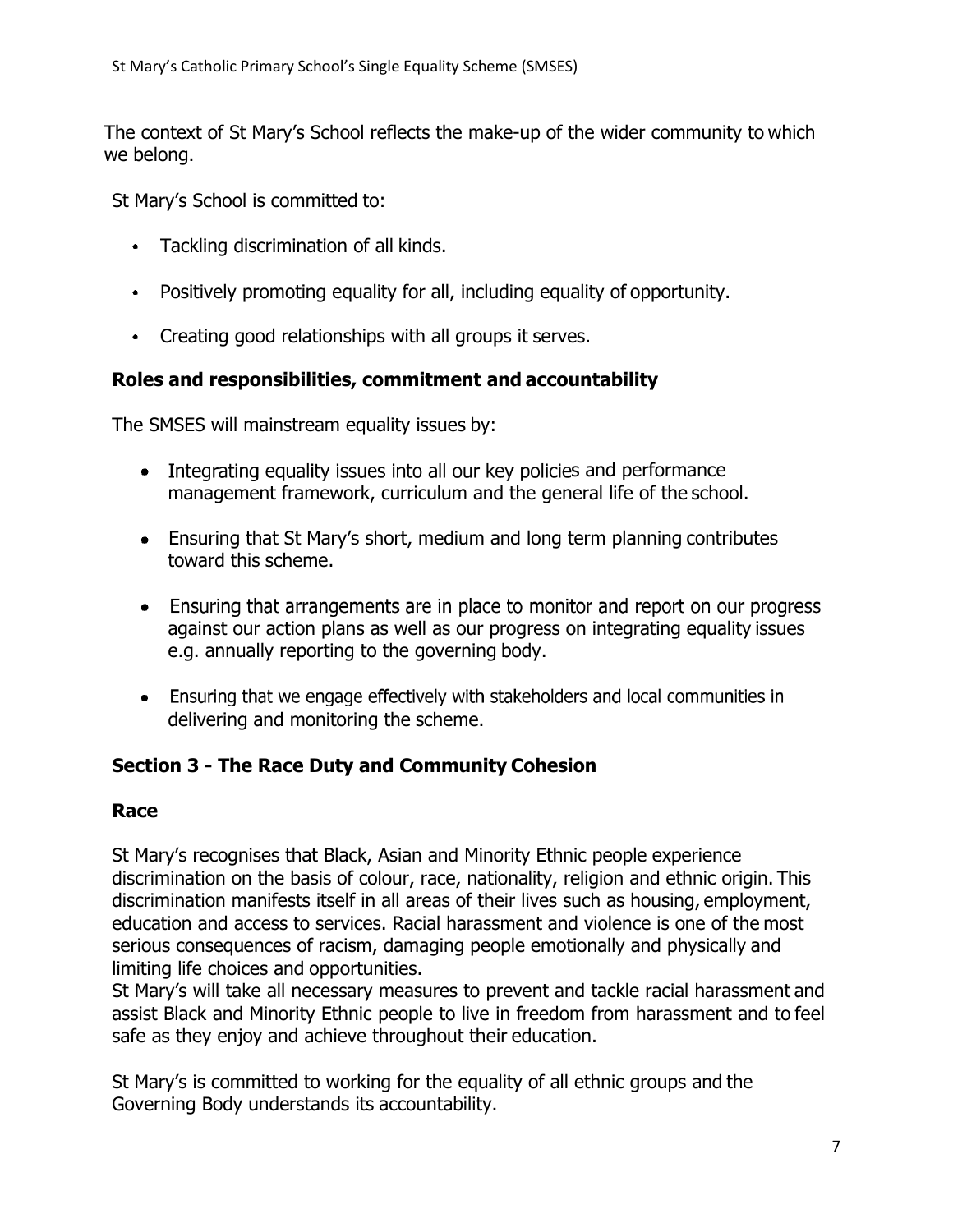Under the duty in the Equality Act 2010, to promote racial equality we will:

- 1. Tackle unlawful discrimination by:
- Keeping accurate records of all ethnic and faith groups, their backgrounds and needs and how we respond to them e.g using SIMs
- Dealing with complaints of discrimination and harassment speedily according to Local Authority Guidance, Guidelines for Challenging and Dealing with Racial Harassment in Schools and notify complainants of the outcomes and action taken
- Encouraging dialogue between different racial groups on the appropriateness of our service offer e.g. induction session for new parents and where necessary interpreters will be used and information translated.
- Preventing racial discrimination and promoting equality of opportunity and good relations between members of different racial, cultural and religious groups
- 2. Support cohesion by:
- Promoting activities that celebrate our common experience as well as those that recognise diversity generally and foster understanding and respect for the culture and faith of all our pupils and their families
- Encouraging pupils (and their families) of all ethnic groups to participate fully in all aspects of school life
- Using our support for the voluntary and community sector to promote good race relations
- Countering myths and misinformation that may undermine good community relations.
- 3. Work in partnership with Black, Asian and Minority Ethnic individuals and groups to:
- Promote the active participation of minority communities in shaping the future of our school
- Ensure St Mary's School staff (both permanent and temporary), learners and their families as well as our partners and the wider community fully understand the principles of good race relations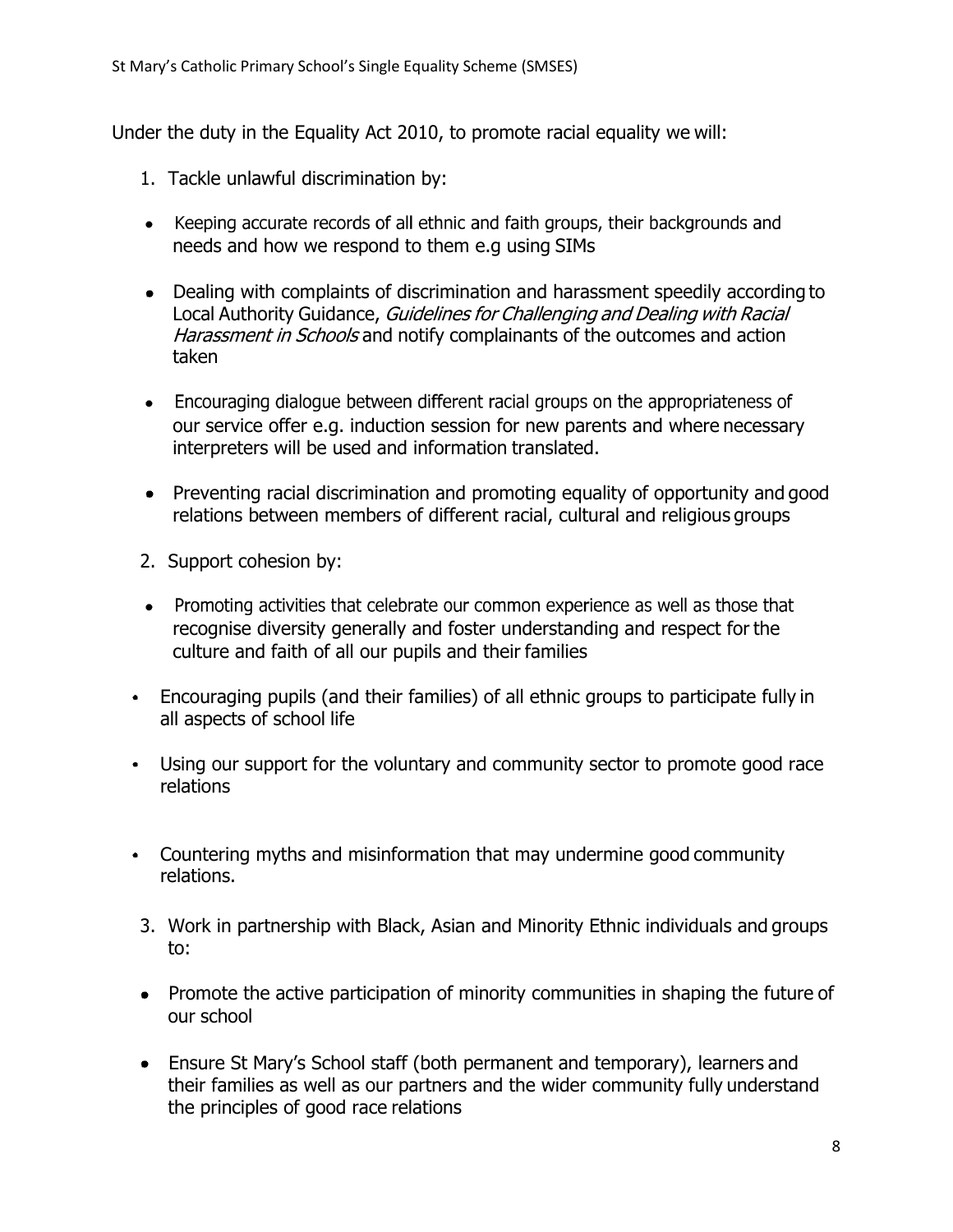- Expand access across all communities and in all areas of school activity
- To access materials from the Equality & Diversity Team to support learning of other minority groups e.g. Black History month and Gypsy, Roma, Travellers.

#### **Community Cohesion**

From September 2011 we understand our duty to Promote Community Cohesion as part of the response to the duties contained in the Race Relations (Amendment) Act 2000. Our school already considers this to be a fundamental part of ourrole.

We understand that Community Cohesion is the process that should happen in all communities to ensure that different groups and individual people get on well together. It should also allow for new residents and existing residents to adapt to one another.

#### **At St Mary's School**

- $\bullet$  We create a sense of shared values by celebrating the cultural diversity of our school community. There are dedicated schemes of work in our new topic based curriculum. We host guests and have key speakers in assemblies – many of these have SMSC themes and Community Cohesion at their heart. We have a dedicated anti bullying week with assemblies presented by our pupils. There are discrete e-safety sessions for our pupils and annual sessions for their parents/carers that look at cyber bullying. The school has a strong pupil voice. We work closely with external agencies to support individual pupils.
- We develop an understanding in pupils that they all have a responsibility to their shared future through our curriculum, extra-curricular programme and Pastoral activities, including assemblies. St Mary's has engaged in the Intermediate International School's Award e.g. links with schools in Modern Britain and Afghanistan have been created.

Mutual respect, honesty, fairness and trust between different groups including pupils and tecahers is embeeded in the ethos of St. Mary's School.

We will evidence our effectiveness for OFSTED by demonstrating:

- A widely shared sense of the contribution of different communities to a shared vision.
- A strong sense of individual rights and responsibilities within the school community.
- That all children and parents feel they are being treated fairly and have the same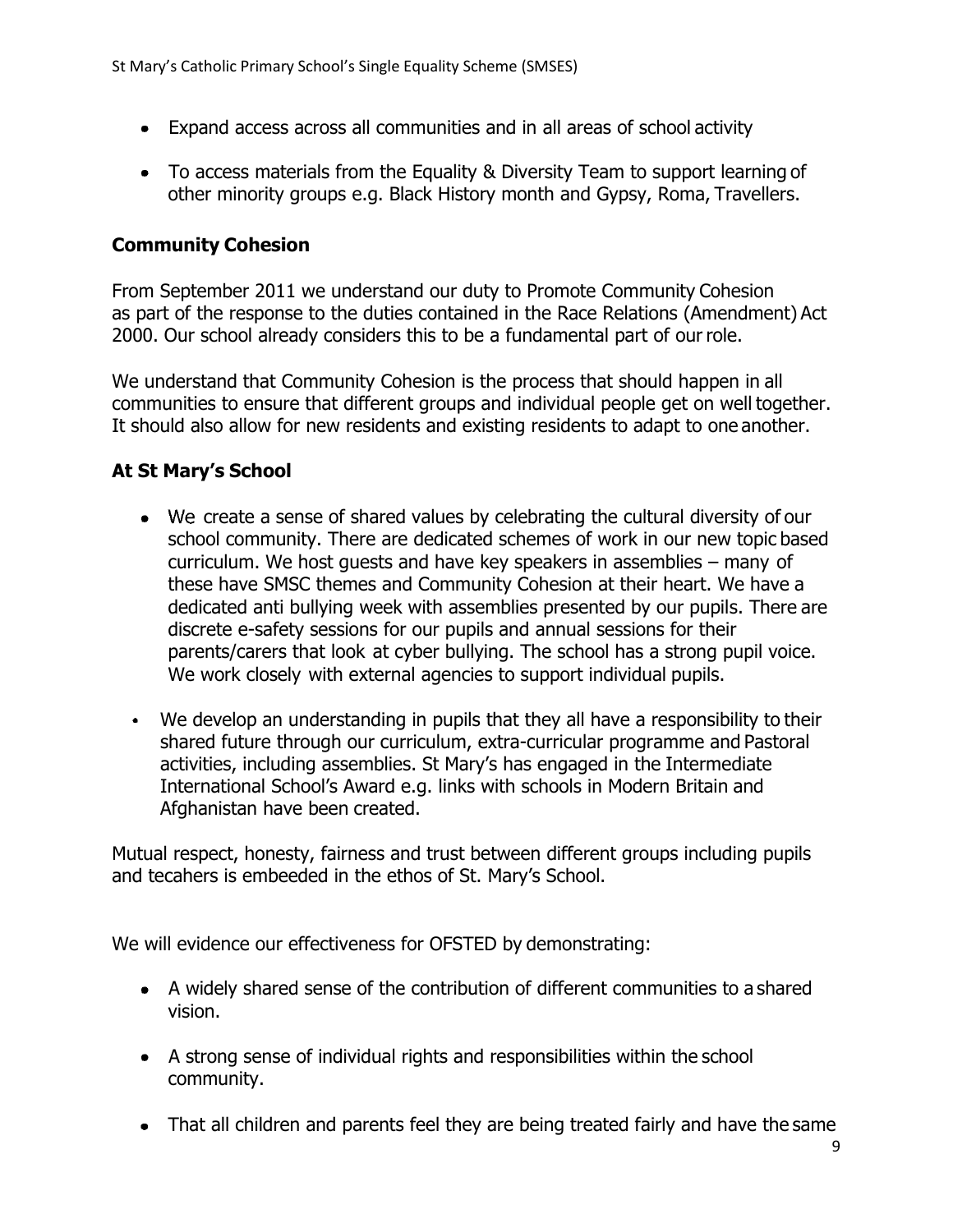St Mary's Catholic Primary School's Single Equality Scheme (SMSES) opportunities.

- That pupils' trust St Mary's to act fairly.
- We have strong and positive relationships between pupils and staff.
- Monitor parental attendance at school meetings.

# **Section 4 - The Disability Equality Duties**

St Mary's commitment to disabled learners, their families and staff's equality has four objectives:

# **(1) We will promote equality for disabled people by:**

- Removing barriers to accessibility, particularly in relation to education, employment and access to services, information and buildings. This may mean making reasonable adaptations/adjustments to the physical environment and the curriculum resources.
- Upholding the Social Model and our guiding principles in our role in procurement and in our partnership duties.

# **(2) We will tackle discrimination against disabled people by:**

- Promoting positive images of disabled people.
- Challenging patronising or discriminating attitudes.
- Making the environment as safe as possible for and challenging antisocial or bullying behavior against, or harassment of, disabled learners, staff and families.

## **(3) We will support disabled learners to achieve their full potential by:**

- Providing where possible, support, assistance and care to disabled learners to enable them to lead independent lives.
- Supporting the formation of groups, networks and services for disabled learners and disabled employees of St Mary's School and people who are disabled in the community.
- Supporting disabled learners, staff and carers according to their individual need.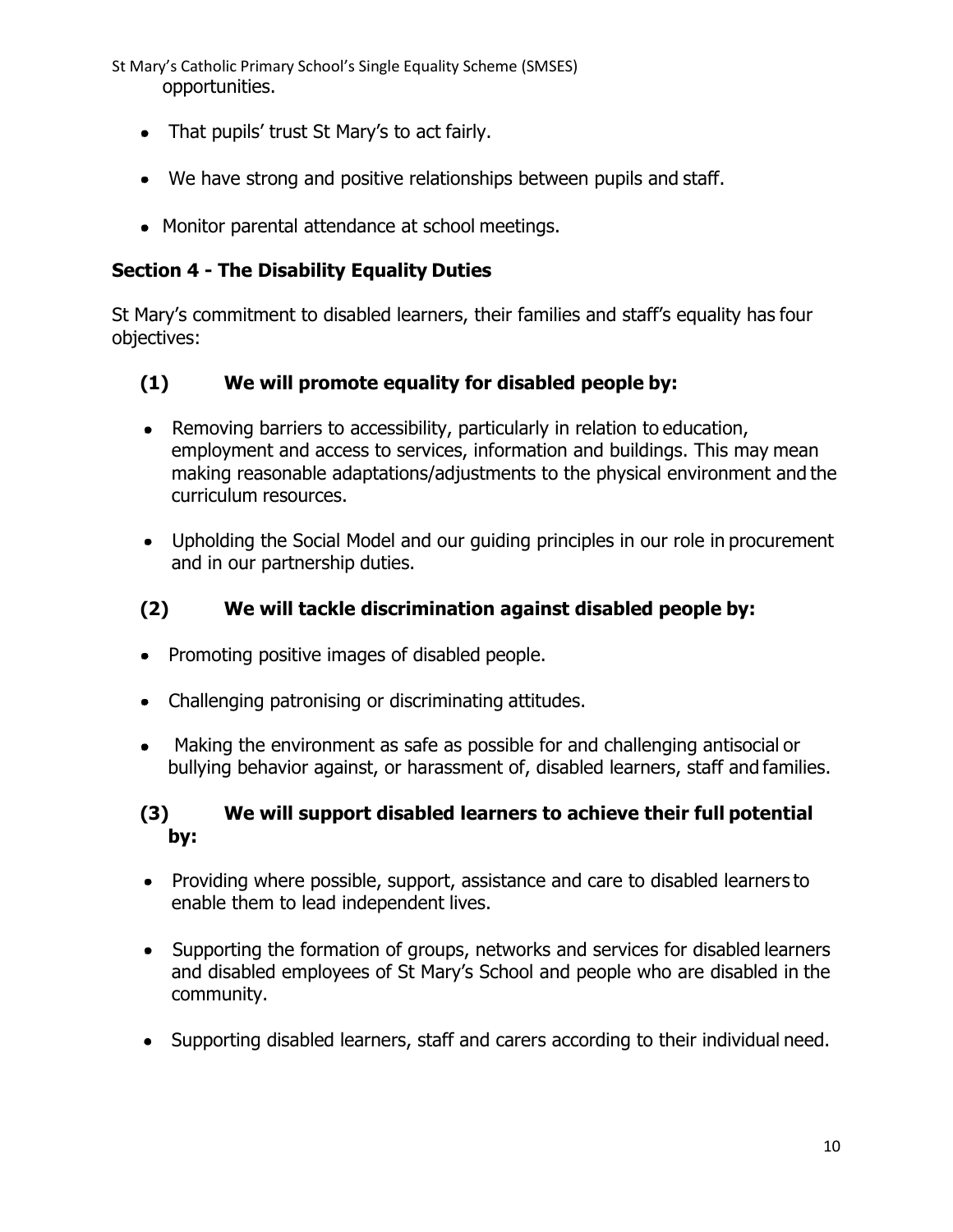#### **(4) We will work in partnership with disabled learners and their carers and staff by:**

- Enabling disabled learners, their families and disabled staff active participation.
- Involving disabled learners, their families and disabled staff in the changes and improvements we make.
- Consulting with disabled learners, their families and disabled staff on issues affecting them rather than with people acting on their behalf.

We welcome the requirements of the Disability Equality Duty and this section sets out our commitment to meeting the Duty. Our Scheme shows how we promote disability equality across all areas of St Mary's School, to disabled pupils, staff, parents, carers and other school users.

When carrying out our functions, we will have due regard to the need to:

- Promote equality of opportunity between disabled people and other people
- Eliminate discrimination that is unlawful under the Disability Discrimination Act (1995)
- Eliminate disability related harassment
- Promote positive attitudes towards disabled people
- Encourage participation of disabled people in public life
- Take steps to meet disabled people's needs, even if this requires more favourable treatment
- Monitor staff and learners by disability

We provide access to education for disabled pupils by:

- Enabling disabled learners to participate in all areas of the curriculum i.e. having dedicated teaching assistant staff who can sign for the hearing impaired.
- Increasing the inclusion of positive images of disabled people across the curriculum e.g. Equality & Diversity loan of resources, sports focus on the Para-Olympics.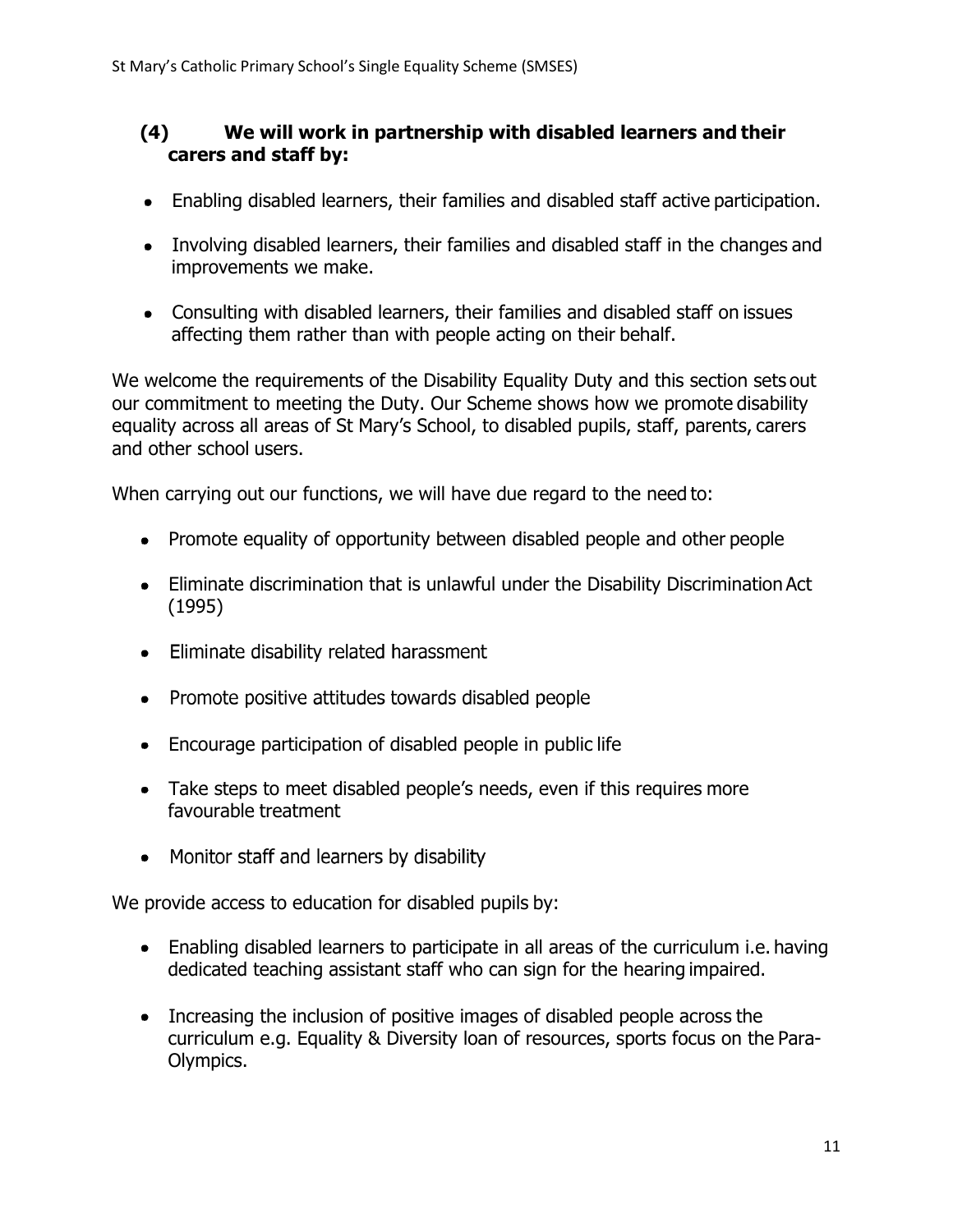- Improving the environment of St. Mary's School to increase the extent to which disabled learners can take advantage of education and associated services.
- Improving the delivery of information to disabled learners, to the standard of which is provided in writing for learners who are not disabled.

Please refer to St Mary's Catholic Primary School Accessibility Plan

## **Section 5 - Gender Equality Duties**

St Mary's School is committed to ensuring the rights and promoting the equality of women and men under the Equality Act 2010.

St Mary's School:

- Is committed to combating sex discrimination and sexism and promoting the equality of women and men
- Recognises that society has stereotypes for both men and women, and both women and men can lose opportunities because of these stereotypes.
- Is aware that staff with caring and domestic responsibilitis may need to work part-time or flexible working hours
- The school adheres to the Local Authority Pay Policy ensuring pay and conditions apply to male and female members of staff.
- Will work in partnership with other agencies to eliminate sexual harassment, domestic violence and other hate crimes.

We welcome the requirements of the Gender Equality Duty and this section sets out our commitment to meeting the duty. We will give due regard to the need to:

- Eliminate unlawful discrimination and harassment on the grounds of sex, including domestic violence, sexual violence, bullying and exploitation.
- Promote equality of opportunity between women and men in all of our functions.

## **At St Mary's School:**

We monitor pupil progress in relation to their gender and set targets accordingly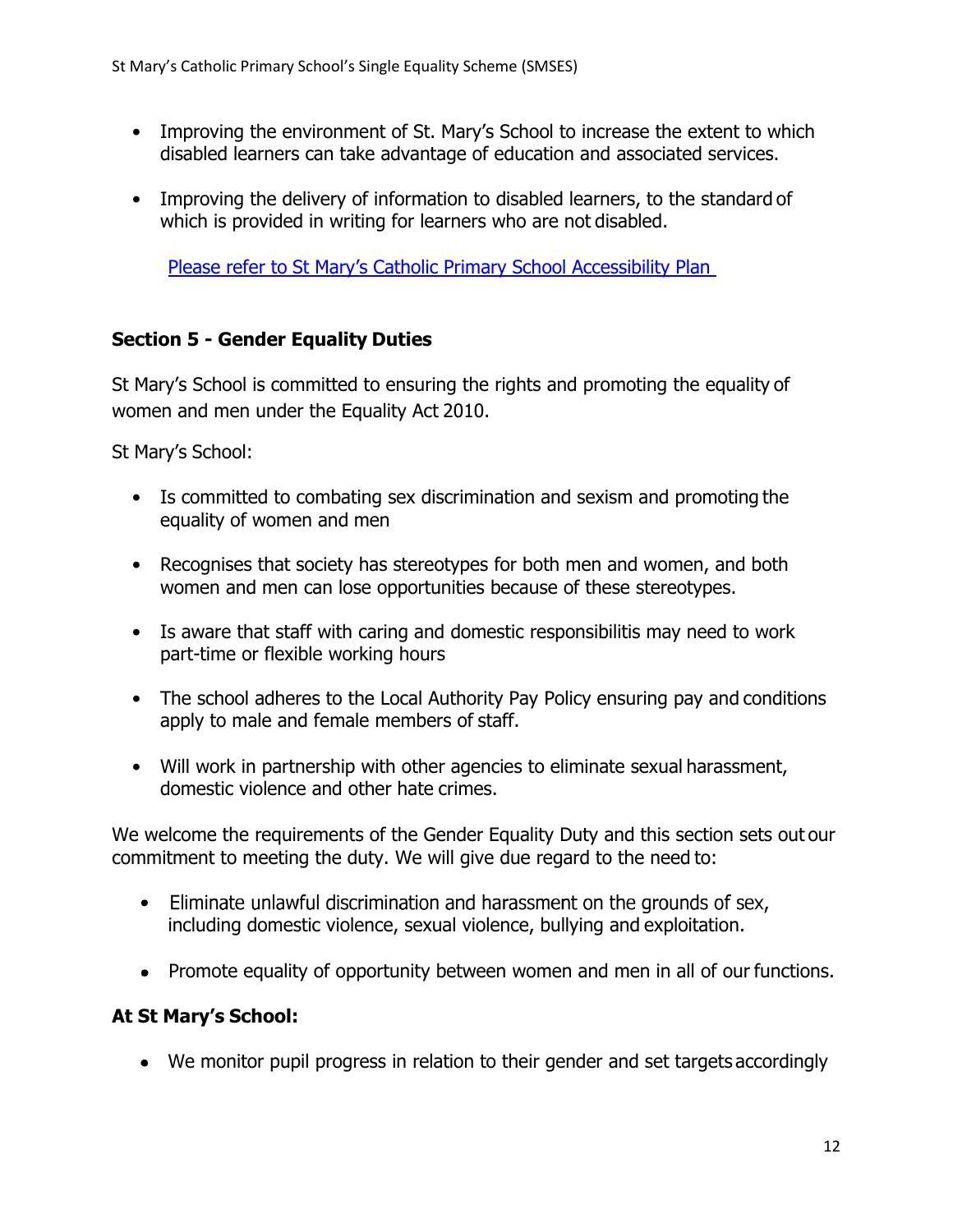- $\bullet$  We address gender stereotyping through aspects of the curriculum eg. Mixed sports teams and after school clubs.
- Gender based disciplinary isssues will be investigated and treated seriously. Anti-Bullying Cornwall support our work as does the School Nursing Service
- Staffing levels, specialism and levels of responsibility are monitored with a view to ensuring there is good representation of each gender.
- All staff maternity/paternity rights are recognised and supported.
- We recognize gender dysphoria as a medical condition and as a school we would support the needs of the young person e.g. request resources from the Equality & Diversity Team.

## **Section 6 - Religion and Belief**

St Mary's School recognises that people can face discrimination because of attitudes in society towards the faith communities to which they belong. Faith-based hate crime has been a new phenomenon in recent years, developing a character that is distinct from race hate crime.

We also recognise that a person's religious (or similar) beliefs may mean that they have different needs, demands and expectations, which require flexibility.

We are committed to eliminating discrimination and exclusion on the basis of religion or belief.

Our school recognises the need to consider the actions outlined by the Equality Act 2010 which requires us to assess the impacts of our policies, functions and procedures have on promoting equality for people based on their religion, belief and non-belief.

Respect and understanding with regard to religion or belief is promoted at all levels at St Mary's and particularly within the Religious Education programme of study. This work is supported by**:**

- Our worship programme which includes visiting speakers from the local community and Churches Together e.g. Hindu priest
- Celebrations of specific festivals and international events e.g National Holocaust Day
- Our topic based curriculum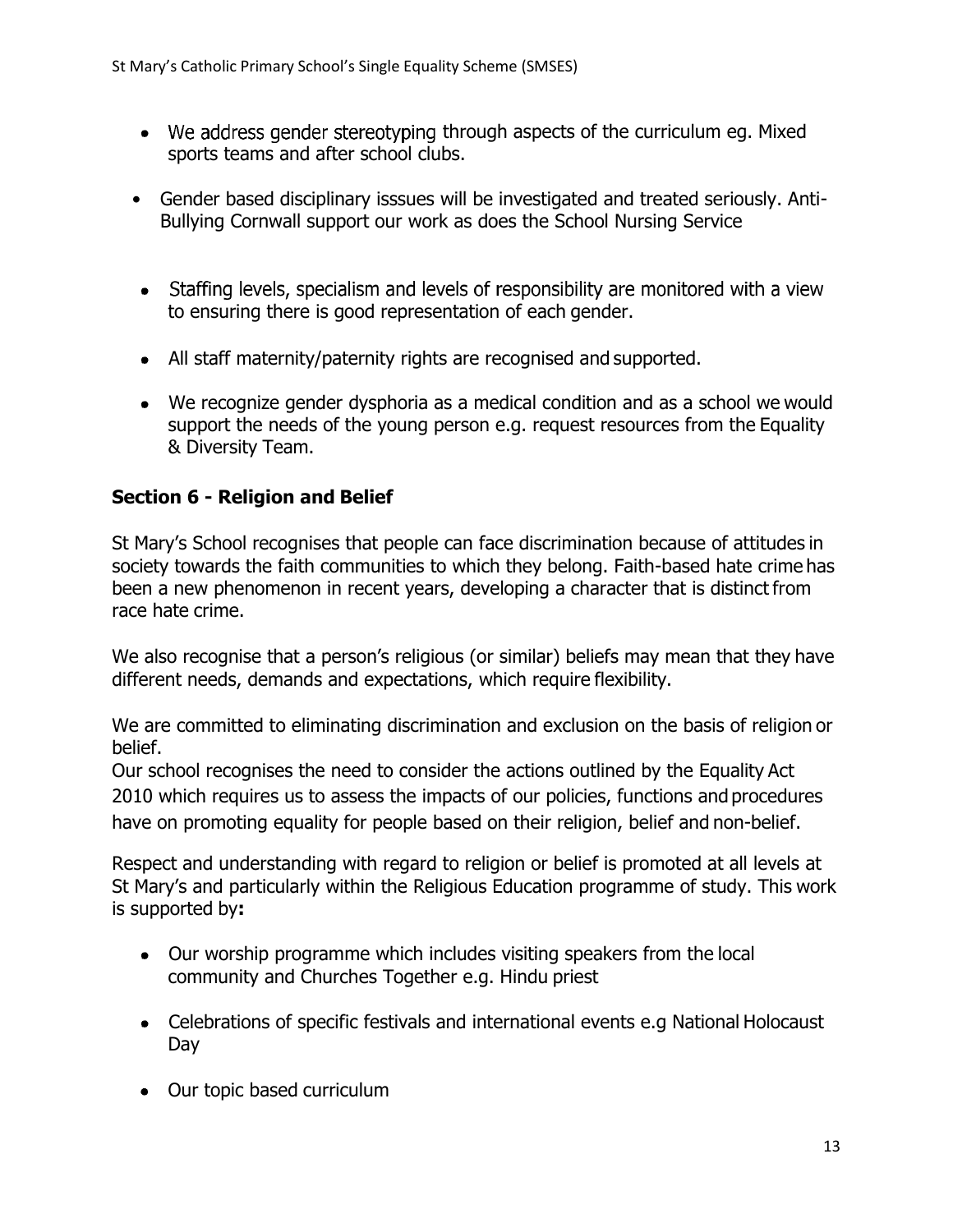- Raising awareness of local faith events
- Making provision for pupils to have space and dignity when practising their faith
- Flexibility to allow parents to request their children be withdrawn from RE lessons on moral/ religious grounds

We will monitor the effectiveness of our policy regarding faith and belief discrimination through:

- Discussion with the Subject Co-ordinator for RE and the Diocesan RE Advisor, regarding its priority on the curriculum and how it can best be supported
- Discussion with the School Council and curriculum surveys
- Analysing relevant behavioural incidents on a weekly basis at Professional Development Meetings

#### **Section 7 - Sexual Orientation**

St Mary's School we recognise our duty under the Equality Act 2010. We treat all persons with due dignity, humanity and respect without exception and in accordance with our Mission Statement as a Catholic Christian School.

We will deal with complaints of discrimination and harassment speedily and according to Local Authority & Diocesan Guidance and notify complainants of the outcome and actions taken.

#### **At St Mary's School:**

• Homophobic bullying, language and stereotypes will be challenged.

#### **Section 8 – Age**

Age is no longer a protected characteristic for schools, under the duties of the Equality Act 2010. However at St Mary's we feel it is important to recognize age equality and respect for all e.g choir singing in residential homes.

St Mary's School is committed to promoting equality of opportunity for younger and older people. We recognise that society has negative attitudes, stereotypes and myths about youth, ageing, younger and older people. These attitudes and beliefs can lead to both younger and older people being socially and economically disadvantaged, excluded and marginalised. We believe that all people have the right to equality of opportunity and that they make a significant and valuable contribution to the community at large.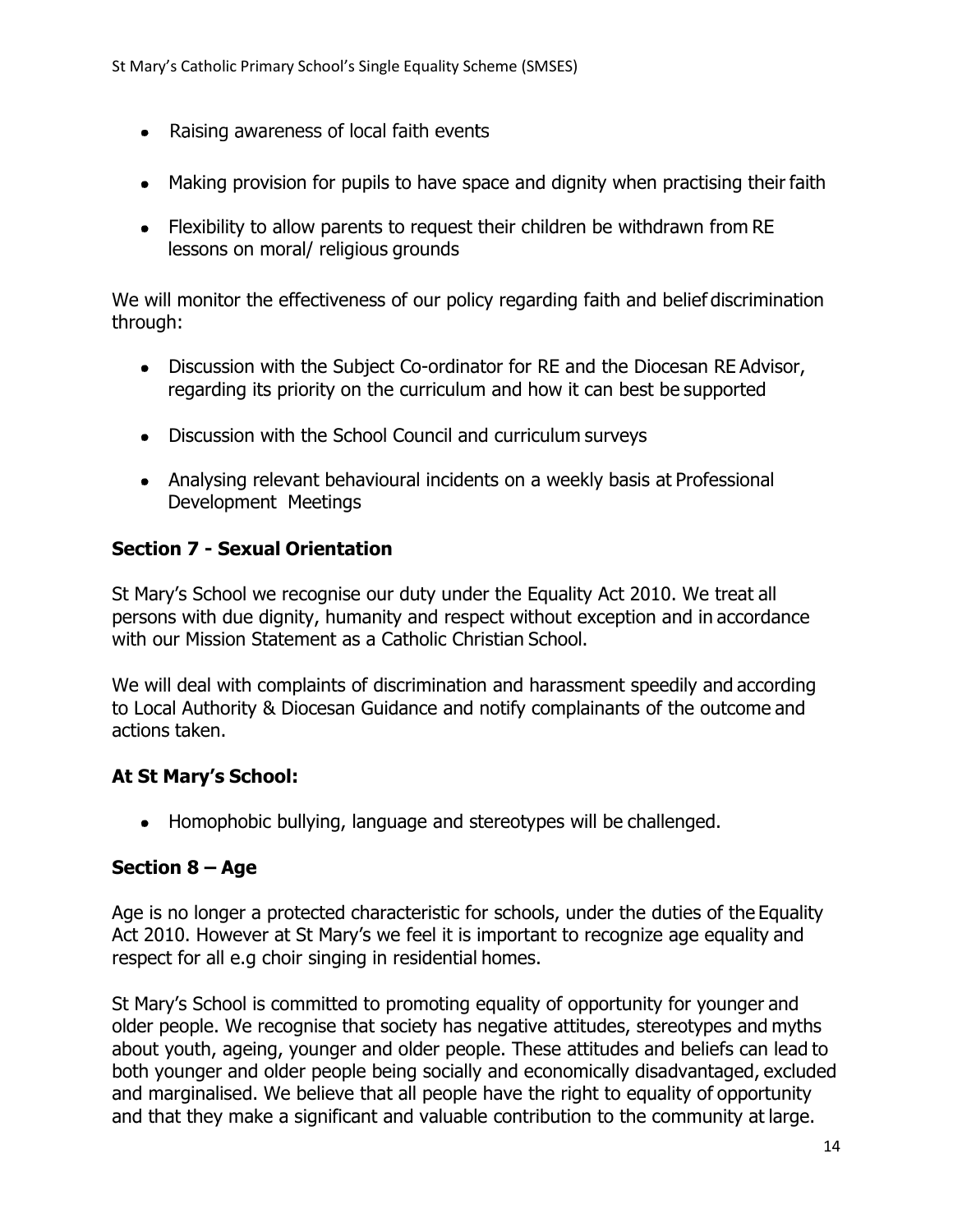Age equality means securing the equal participation in society of people of every age, securing a balance between equal citizenship, equality of opportunity, equality of outcome and respect for difference.

#### **Section 9 - Anti-bullying and Discriminatory Policy Framework**

All forms of bullying and discrimination are unacceptable and will not be tolerated. We have set out the measures that we will take to address bullying and discriminatory incidents in our Anti- Bullying Policy. We submit data regarding bullying and discriminatory incidents to the Local Authority.

Our objectives are to prevent harassment or bullying of any kind and create an ethos where acceptance, tolerance and respect for others are the hallmarks of all we do. We will draw particular attention to this through:

- Our wider school policies
- Our assembly/ worship programme
- The curriculum
- Internet Safety
- National Anti Bullying Week

Pupils are encouraged to speak to an adult or another pupil if there is an issue with bullying. This could be their buddy, teacher, teaching assistant or a member of the Leadership Team . With regard to issues of safeguarding, staff are encouraged to report this to the Designated Safeguarding Lead (Mrs. Draycott or Mrs. Scarborough)

Our anti-bullying policy is reviewed annually and will next be reviewed in November 2015, in line with Cornwall and Isles of Scilly Local Safeguarding Children Board Anti-Bullying and Discriminatory Policy Framework.

The impact of our policy will be assessed through:

- Termly analysis of behavioural incidents and exclusions analysis
- School Council feedback
- Pupil and parent surveys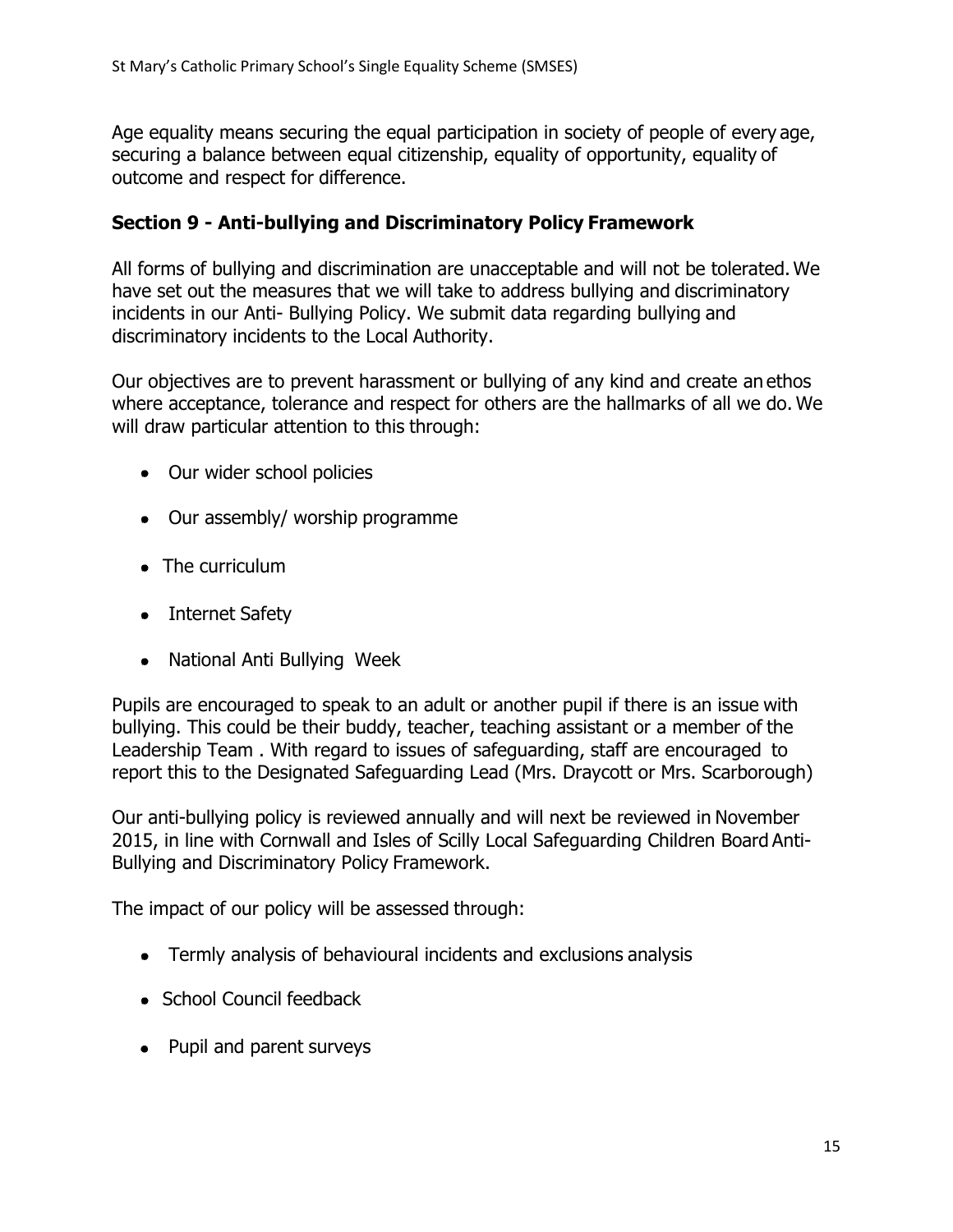• Communication with external partners such as Anti-Bullying Cornwall (A.B.C.)

St Mary's subscribes to the Anti-Bullying Cornwall Consortium's good practice in recording bullying and discriminatory incidents and reporting them in accordance with Local Authority guidelines.

#### **Section 10 - Employment Practices**

St Mary's School observes the principles of equal opportunities in how we employ, develop and treat our staff.

#### **We will ensure:**

- We observe and implement the principles of equal opportunities in employment by adhering to Diocesan guidelines.
- We are fully compliant with the requirements of Safer Recruitment legislation and that staff who manage the employment and recruitment processes have undertaken the required training.
- All teaching staff are subject to performance management and support staff an annual review meeting.
- The school will adopt the Local Authority Manual of Personnel Practice and will follow the advice of Local Authority, including Human Resources & Diocesan officers in all matters regarding employment matters.

## **Section 11 - Equality Impact Assessments**

We are reviewing key policies, functions and procedures relevant to meeting the duties set out under race, gender, disability and religion or belief legislation. In line with best practice we will continue to assess the impact of our key policies, functions and procedures on promoting equality.

The main system by which we will assess the impact of our current policies, functions or procedures will be through carrying out Equality Impact Assessments. This will also inform future planning and focus.

We follow Cornwall Council guidance in these matters. Staff and Governors who are responsible for carrying out these assessments will attend relevant training.

At St Mary's School we will carry out equality impact assessments on the following policies between September 2011 and August 2013.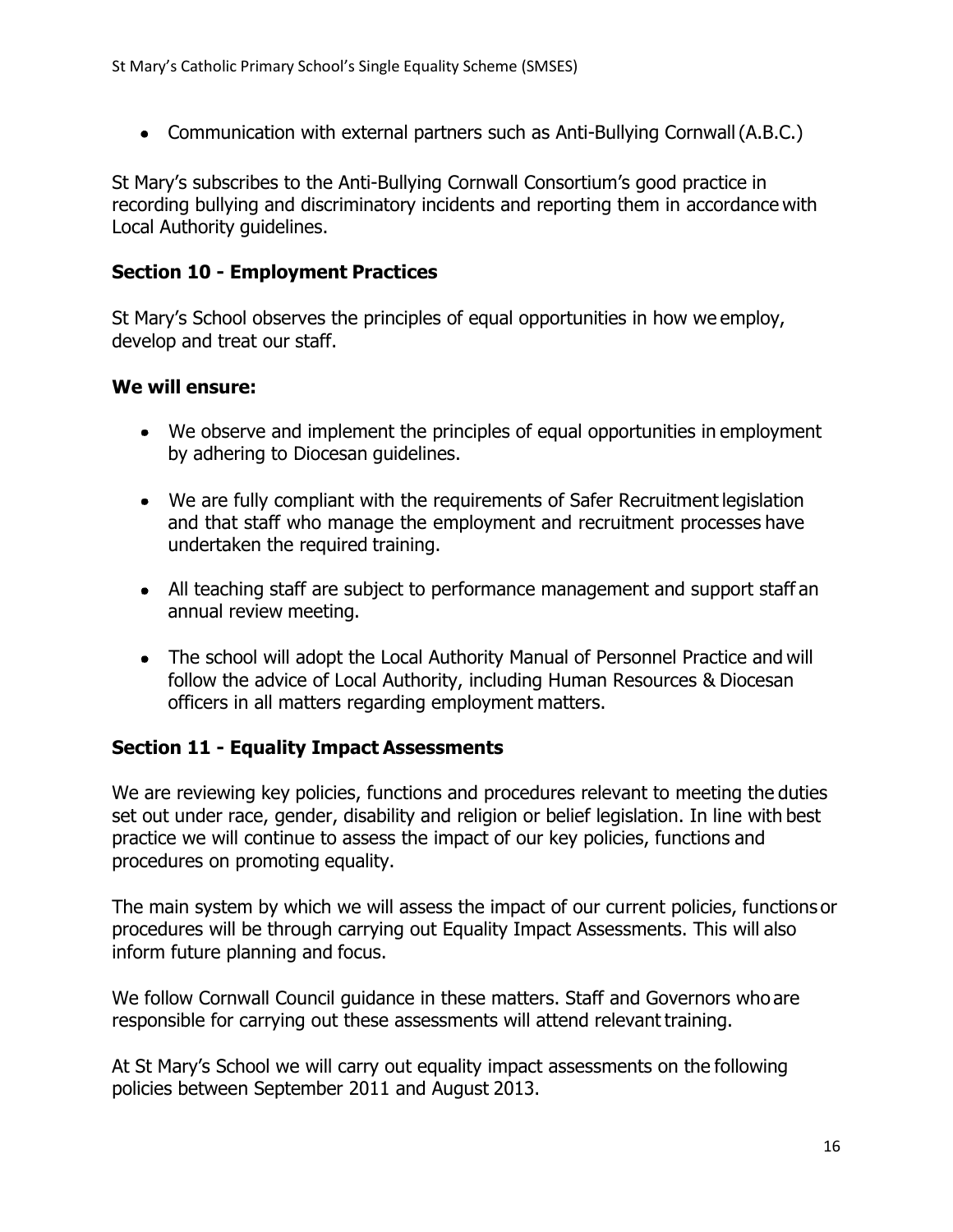- Admissions and Transfer
- School trips
- Uniform

## **Section 12 - Consultation and Information**

We will involve stakeholders in the preparation of this scheme in the following ways:

- **Pupils**  The scheme will be discussed in classes where appropriate and pupil comments will be fed back to the Leadership Team. The LT will also meet with the School Council and discuss both the Scheme plus wider issues they raise with regard to equality and discrimination. Pupils will also complete a questionnaire.
- **Parents**  The Scheme will be put onto the website and parents will be notified of this. A parent questionnaire will also be completed.
- **Staff**  The Scheme will be shared with all staff. Comments about it will be welcomed, either individually or through union representatives. Staff will complete a questionnaire.
- **External Partners** The school will discuss the Scheme, plus associated school policies,with Plymouth Diocesan officers.

## **Section 13 - Equality Scheme Objectives**

This section sets out the objective we have identified in order to eliminate discrimination and harassment and promotion of equality.

We are pleased to note that incidents of harassment and bullying are very low at St Mary's School and this is to the credit of all members of the school community, as we each play our part in creating a distinctive school ethos. However, we will not use this to become complacent and will continue to ensure that at all times; bullying and discrimination are challenged and replaced with opportunity, relationship and community.

# **Objective**:

- 1. To ensure all learner groups identified within the Single Equality Scheme (SES), have the same access, provision and opportunity as all other learners and they are successful in all aspects of attainment and other outcomes.
- 2. To ensure in all aspects of its work, St Mary's School celebrates diversity and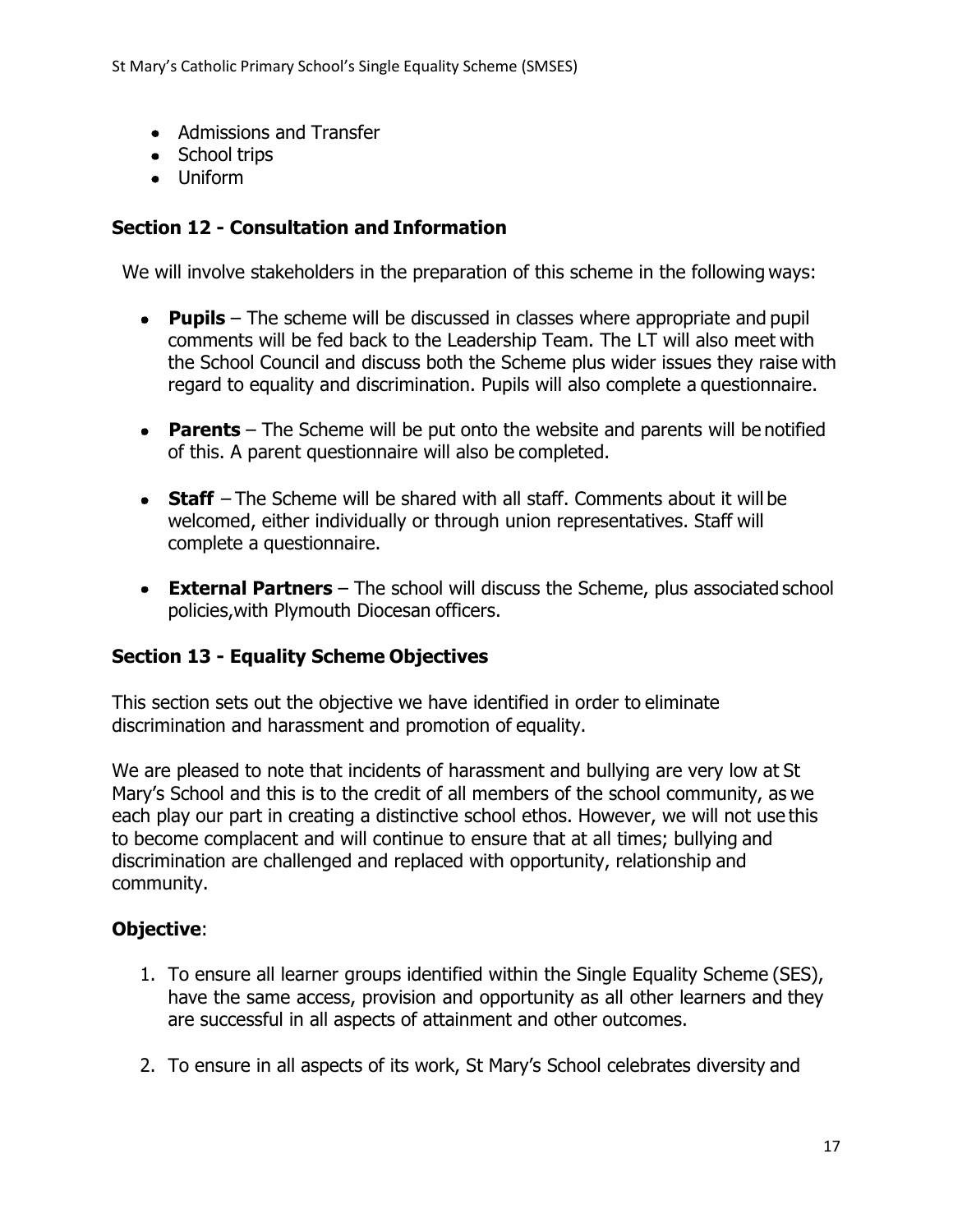challenges discrimination and in doing so, has a positive impact on shaping the values of its community and contributes positively to all aspects of social cohesion.

These objectives feed directly into the school's Single Equality Scheme Action Plan which will form part of the SDP.

#### **Section 14 - Roles and responsibilities**

The Governing body accepts their responsibility to promote equality and eliminate discrimination and harassment, as outlined in the Scheme. They will ensure the school meets the requirements of the Equality Act 2010.

They will do this through:

- Close involvement in the formulation and adoption of the SES policy
- Attendance at relevant Diocesan or Local Authority briefings
- Involvement in setting school priorities and systems for monitoring
- Ensuring the impact of the Scheme is reported at Governor meetings

## **Section 15 - Contracting and Procurement**

Responsibility for ensuring compliance regarding equality issues rests with the governing body of St Mary's School and will be managed as per the Local Authority Equality Scheme, which forms the basis of the school Scheme.

## **Section 16 - Action Plan**

The school has produced a Single Equality Scheme Action Plan. It sets out the key tasks the school will carry out to ensure the school is fully compliant with guidance and legislation. It will also develop current practice so that in all respects, our provision and effectiveness is outstanding.

Lead responsibility for ensuring the Single Equality Scheme is implemented and has lasting impact, lies with the Headteacher. Key delegated responsibility will lie with the Deputy Head.